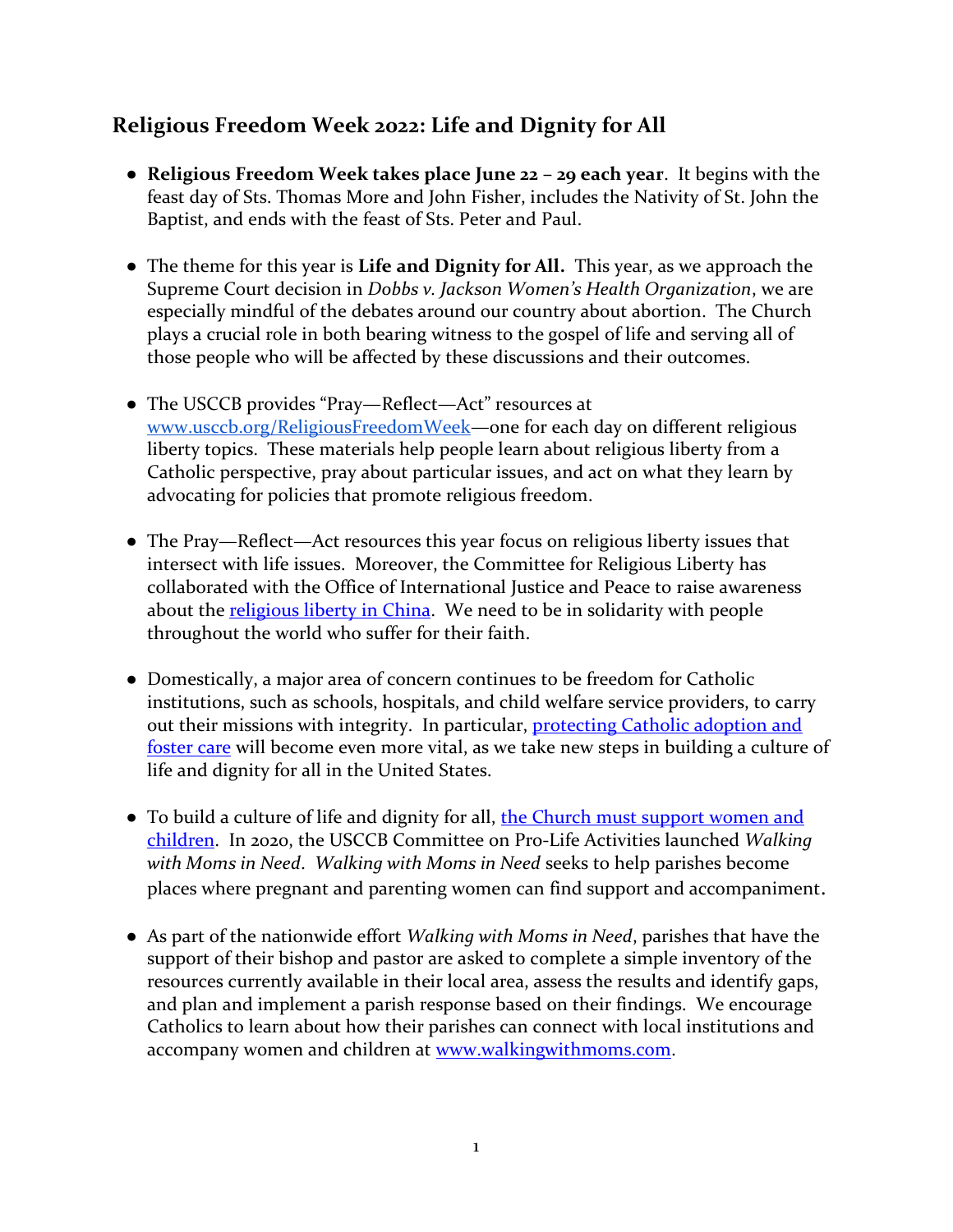- Pregnancy resource centers provide counseling and support for moms who want to choose life. In some places, though, abortion activists have sought to curtail the activities of these centers, working to force them to advertise abortion. In 2018, pregnancy resource centers in California successfully defended their work at the U.S. Supreme Court. But in places like Connecticut, for example, abortion activists show no signs of stopping their campaign against pregnancy resource centers. These centers support life and dignity for all.
- Another [issue of special concern](https://www.usccb.org/ReligiousFreedomWeek-June_23_2022_Church_Vandalism) is the wave of [attacks on Catholic churches](https://www.usccb.org/committees/religious-liberty/Backgrounder-Attacks-on-Catholic-Churches-in-US) that began in May of 2020. One of the most common types of these incidents involves damage to statues of the Holy Family or the saints, especially decapitation of the statutes. The USCCB has recorded over 120 attacks so far, and that number continues to grow. The precise reasons for these attacks are often unknown. In some cases, they are tied to anger at perceived injustices from the past. Several attacks have involved the destruction of pro-life displays and graffiti with pro-abortion messages. Attacking sacred places—whether through damage to physical property or by projecting pro-abortion messages on a church while people pray for an end to abortion, as activists did in [Washington, DC](https://www.catholicnewsagency.com/news/250177/basilica-display-reactions-update) and [New York](https://www.catholicnewsagency.com/news/250199/nyc-pro-abortion-rally-st-patricks-cathedral) in January—harms all people of faith, for the very nature of sacred spaces is that they are set apart and treated with respect.
- The USCCB calls on all people of good will to urge governmental officials to shine a light on the problem of Church vandalism by speaking up when churches and other houses of worship are attacked, and encourage Congress to adequately fund the [Nonprofit Security Grant Program.](https://www.usccb.org/resources/NSGP-Backgrounder.pdf) People can take action at [https://www.votervoice.net/USCCB/campaigns/93732/respond.](https://www.votervoice.net/USCCB/campaigns/93732/respond)
- This year, the USCCB Committee for Religious Liberty, in collaboration with the Secretariat of Catholic Education and Our Sunday Visitor Institute, hosted a religious [liberty essay contest.](https://www.usccb.org/religious-liberty-essay) The competition was open to high school juniors and seniors. This year's theme is "Witnesses to Freedom." Contestants were asked to share the story of witness to freedom—a story of the people who inspire us. Religious freedom is a fundamental right. But the truth of religious freedom has needed, and continues to need, witnesses. Philosophers and statesmen have articulated key principles and ideas. Advocates have stood up for the freedom of others. Saints have suffered persecution and even martyrdom. These witnesses to freedom show us what it means to promote religious freedom and what it means to be truly free. The top essays from the competition will be published during Religious Freedom Week.
- Beginning in July 2021, the Committee for Religious Liberty began publishing articles on basic issues in religious liberty. This resource helps Catholics learn more about Church teaching and fundamental questions related to religious freedom. The essays are available at [www.usccb.org/FirstFreedomBlog.](http://www.usccb.org/FirstFreedomBlog)